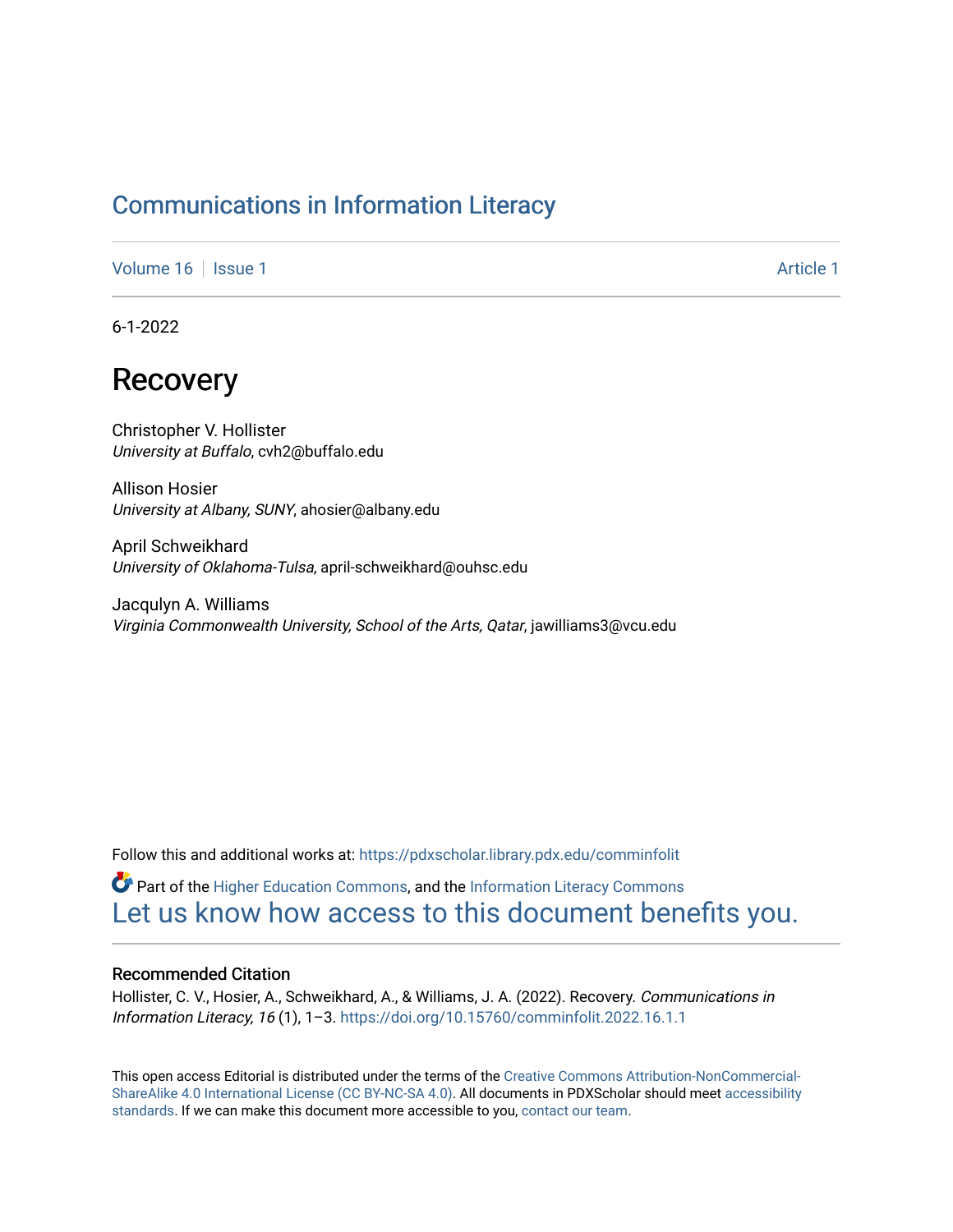## **Recovery**

Christopher V. Hollister, University at Buffalo Allison Hosier, University at Albany, SUNY April Schweikhard, University of Oklahoma-Tulsa Jacqulyn A. Williams, Virginia Commonwealth University, School of the Arts, Qatar

#### Abstract

The Editors-in-Chief of *Communications in Information Literacy* discuss the impact of the COVID-19 pandemic on scholarly production and on the information literacy community more generally. They propose the need for a period of recovery, and they recommit to the values and the ethics of care that drive all facets of the journal's operations.

*Keywords:* COVID-19 pandemic, trauma, recovery, scholarly publishing, ethics of care

Hollister, C. V., Hosier, A., Schweikhard, A, & Williams, J. A. (2022). Recovery. *Communications in Information Literacy, 16*(1), 1–3.

Copyright for articles published in *Communications in Information Literacy* is retained by the author(s). Author(s) also extend to *Communications in Information Literac*y the right to redistribute this article via other scholarly resources and bibliographic databases. This extension allows the authors' copyrighted content to be included in some databases that are distributed and maintained by for-profit companies. All other rights of redistribution are licensed by *Communications in Information Literacy* under Creative Commons Attribution-NonCommercial-ShareAlike 4.0 International (CC BY-NC-SA 4.0).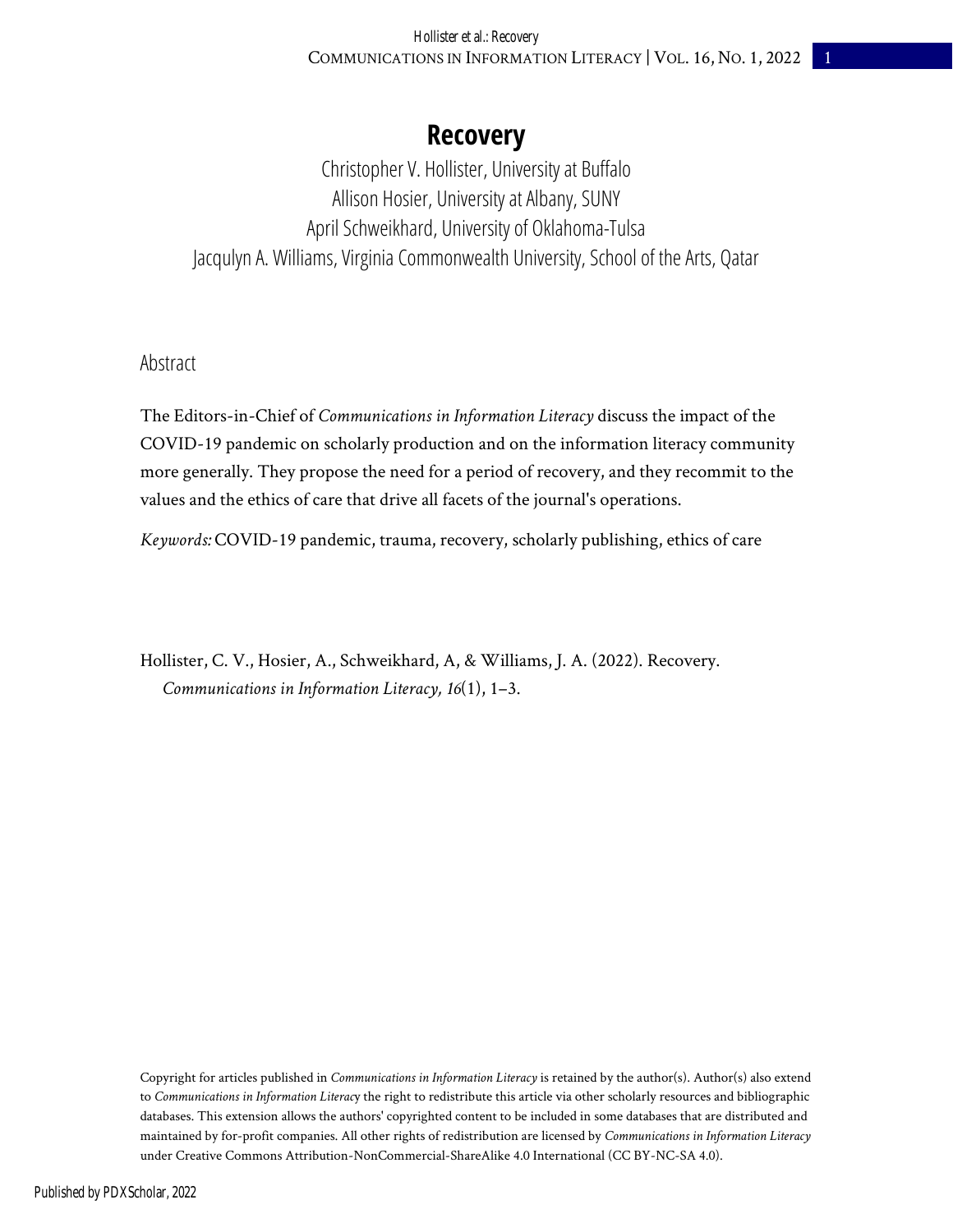### **Recovery**

From its inception in 2007 through March of 2021, *Communications in Information* (*CIL*) enjoyed a remarkably consistent flow of manuscript submissions. From one volume year to the next, and even from month to month, there was a steady and almost predictable flow of submission activity with an overall arc of manageable growth. It was a prolonged time of stability, reliability, and progress. Interestingly, however, there was a spectacular uptick in submissions from April of 2020 through June of 2021. This surge in activity was so intense that it was a real challenge for *CIL*'s editors to keep pace, and it was necessary, for example, to increase the ranks of our manuscript reviewers. On reflection, we attributed this unexpected wave to the COVID-19 pandemic, the resulting mass pivot to remote work, and the newfound flexibility that many librarians experienced, which appeared to facilitate greater capacity for writing and research productivity.

The first fourteen months of the pandemic were followed by another period—the flip side, if you will—which was characterized by a gradual decline in submissions. We learned anecdotally by way of conversations with other journal editors that *CIL* was not alone. The submission well was running low for many journals, particularly it would seem, for those in the humanities and the social sciences. To some extent, we believe this was the result of authors clearing their proverbial desks of research and writing projects during the first year of the pandemic; for some, this may have also been a coping mechanism. We have come to learn, however, that COVID fatigue has also had a significant impact on the overall production of scholarship. Simply and plainly, people are exhausted. They are tired of being cooped up, tired of being hyper-vigilant, and tired of being anxious or scared. This fatigue extends to the workplace, where many librarians have taken on additional responsibilities following the departure of colleagues who cannot be replaced due to financial stress the pandemic has caused at their institutions.

We also understand the particular challenges faced by scholars in a field that is predominantly female identifying. The additional COVID-related burdens of childcare and homecare and the persistent issue of women assuming disproportionate professional service responsibilities has sapped mental and emotional energy and diminished time to think, write, and publish. Together with nonstop reminders of the world's bitter divisions and its existential worries, it is easy to see why there may be reduced enthusiasm for producing scholarly papers about information literacy or anything else.

*Hollister et al. Recovery* [ EDITORIAL ]